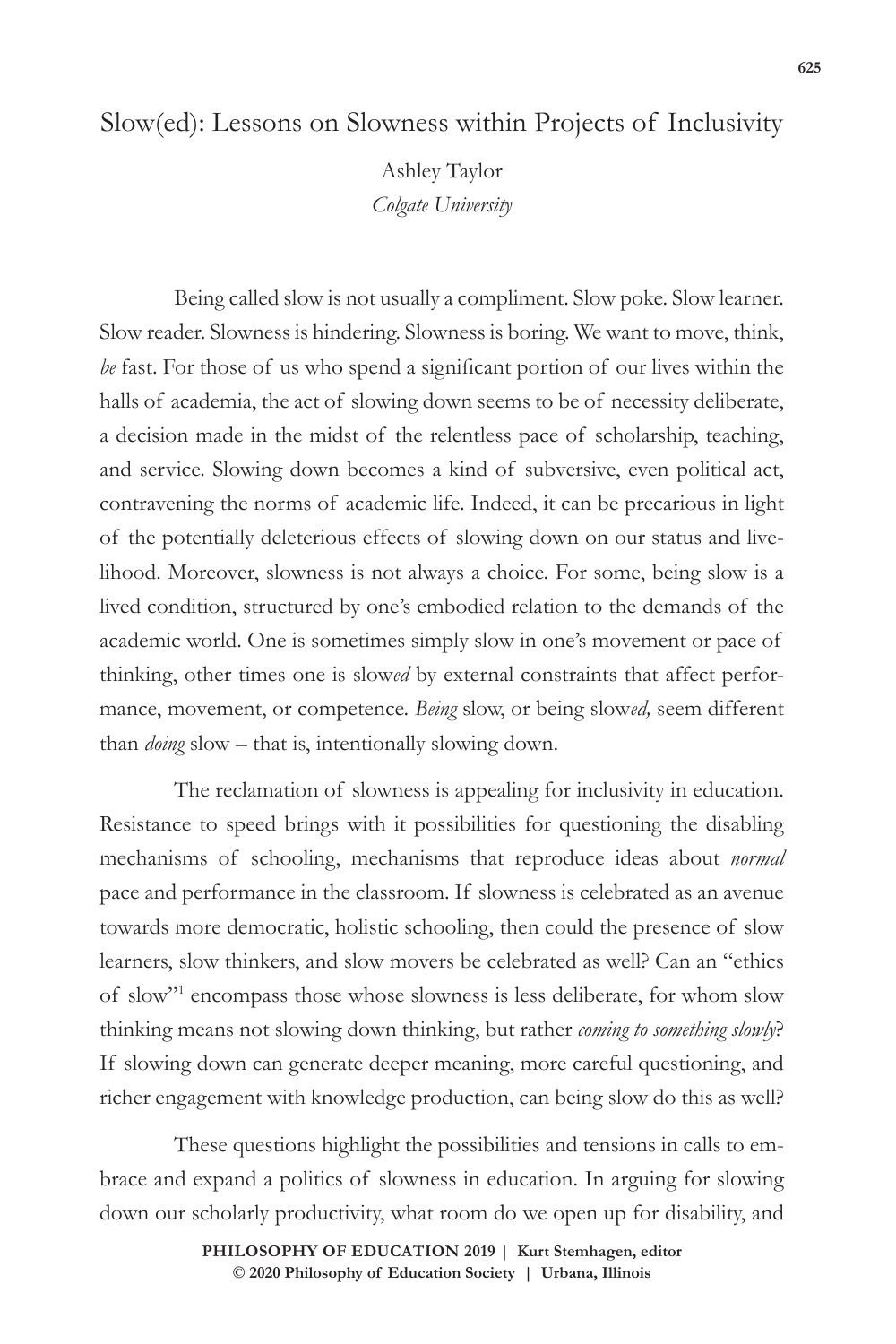particularly for those whose embodiment is seen as incompatible with the demands of academia? I explore these questions through my reflections within an inclusive college course in which notions of pace, productivity, and scholarly rigor were regularly challenged, both intentionally and unintentionally. I begin by describing and then critiquing the need for speed in academia. Drawing on the recent work of Kathy Hytten, Riyad A. Shahjahan, and Cara Furman, I attempt to delineate what is meant by *doing* slow as a project of educational renewal and enrichment. Next, I discuss *being* slow as a different relationship to *doing* slow. Drawing on my observations in a mixed ability classroom, I explore how this particular embodied/minded relationship to slowness can be pedagogically enriching.

### THE NEED FOR SPEED

In a recent paper, Hytten described the drive to produce quickly and in large quantities as a dominant one in academia and beyond. Faculty are regularly evaluated in ways that quantify their productivity and are rewarded for output, sometimes to the detriment of scholarly depth or quality. Hytten argues that this emphasis on measurable productivity leads to troubling habits of inquiry in our scholarship and drives the "ontological insecurity" that we feel as members of the academy, namely the sense in which we become alienated from our work and lose sight of its meaningfulness.<sup>2</sup> Importantly, it is not only quantity that is encouraged – expected even – but also a rate of production that seems to be ever increasing.

Susan Wendell offers a similar critique of the dizzying speed of academia, although she focuses more explicitly on the disabling effects of pace.<sup>3</sup> Wendell argues that pace of life involves "the social construction of disability through expectations of performance" and plays a significant role in creating disabling social conditions, something usually not recognized by non-disabled people who take the pace of life for granted.4 The disabling effects of increasing expectations for quicker and greater output are exemplified in Wendell's experience of being forced to expand her disability leave, even while her own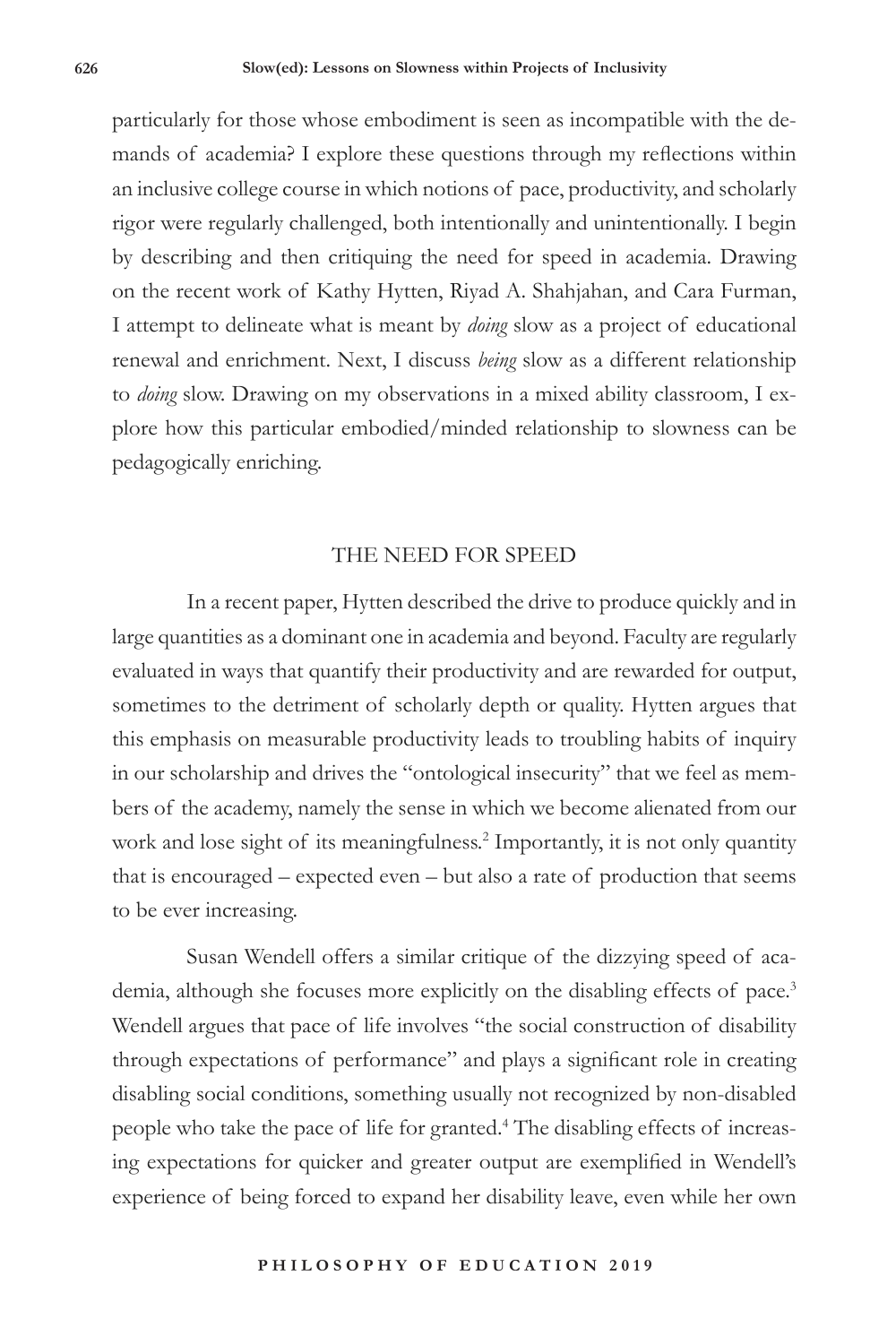embodiment remained unchanged.5 Wendell's analysis reveals how so-called invisible disabilities become visible – and are even *created* – in their interactions with environmental expectations. On my campus, the limited time between classes (10 minutes) can mean that a student is rendered chronically late not by her own body, but by the expectations of pace over which she has no control. While being chronically late may not be on its own disabling, the effects of lateness on academic performance can be, a condition exacerbated if and when a student has an existing physical, energy, or other bodily impairment which increases transition time. Some students are forced to let their bodily needs lead their course selection, a strategy that undermines their opportunities for learning and their participation as full members of the academic community.

As pace of life increases, so do expectations placed on individuals to be more productive and to sideline their health in order to do so. Shahjahan puts this well: "Our mind is constantly thinking, our eyes are perceiving screens or books, our ears listening, and our mouths speaking. Yet what about those other parts of our bodies: stomach, chest, shoulders, legs, knees, backs and so on? Amid deadlines and reviews, these non-productive parts of our bodies are rendered invisible."6 The proliferation of calls for "self care" in higher education, or expressions of concern for the psychological health of students implicitly recognize the pace of productivity as disabling. While welcomed, such conversations rarely *politicize* the disabling effects of the demand for speed, as they are taken up as issues to address through increased mental health services, rather than through changes to curricular expectations, performance standards, or institutional recognition and reward structures. And yet, these remain structural and political problems.Faster paced societies render slow thinking, slow moving, or low energy people as conspicuous, pushing them to the margins of what is considered productive citizenship.7 This conspicuousness is exacerbated by the presence – and normalization – of technologies of cognitive enhancement, such as the use of amphetamines amongst college students.<sup>8</sup> The cultural prevalence of such cognitive enhancements raises the bar on normal and expected levels of performance, shutting out those who will not or cannot participate.

Wendell's analysis underscores the ways in which disability is created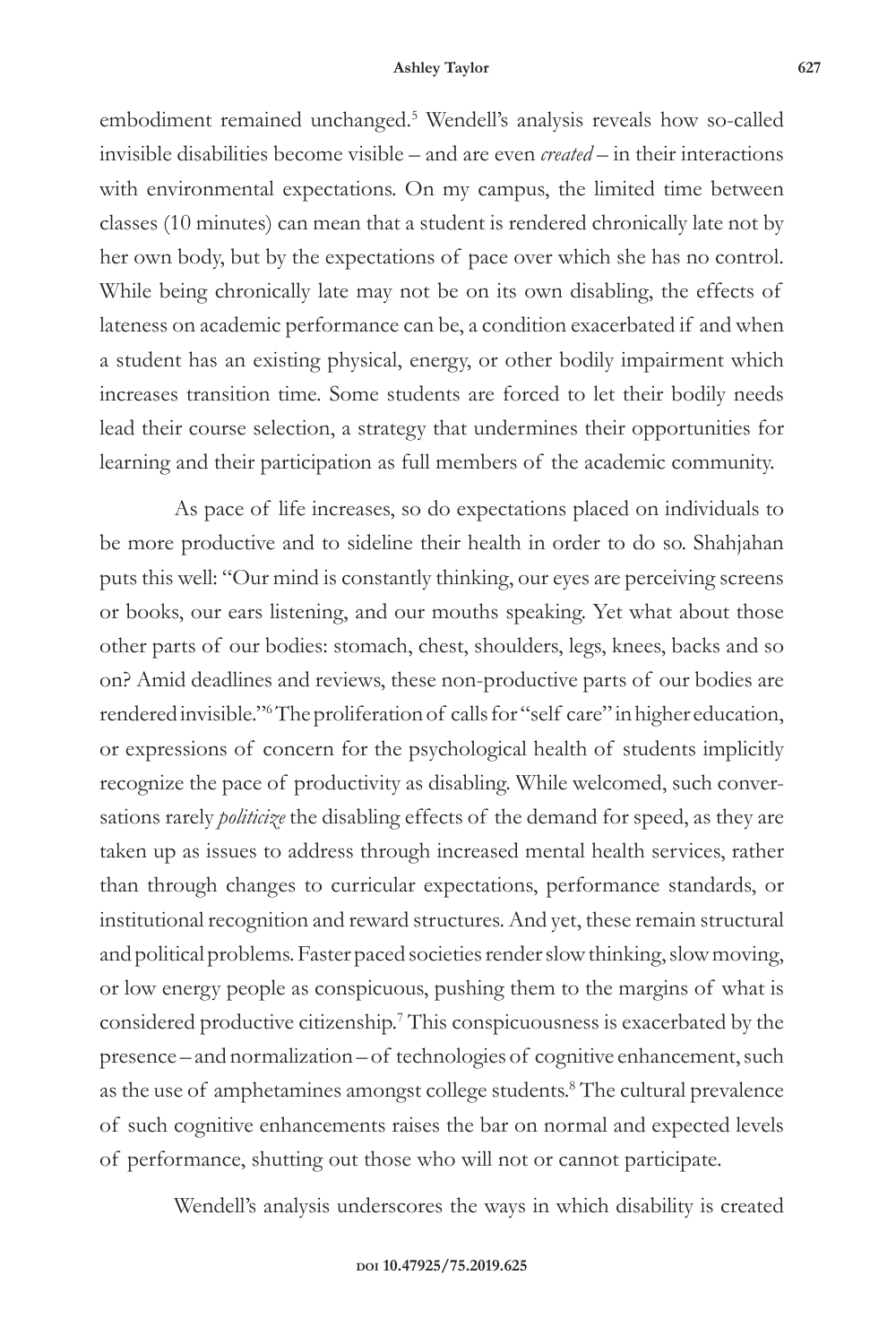within and through physical and social environments. With respect to pace, performance, or productivity, any increase in expectations for output has the effect of moving otherwise "normally" functioning people into the category of disabled people. Of course, it is not only those whose bodies have low energy as a result of disability, or who have cognitive impairments, or physical disability that are affected by the need for speed. Parents and caregivers, especially women, are similarly disabled by changes in pace, or by expectations of time commitments that force them to choose (when they *can* choose) between professional obligations and home obligations. The internalization of normalized pace can also be harmful to individuals who culturally occupy a different relationship to time. For example, Shahjahan describes Navajo students' experiences of feeling "less than" in relation to university expectations of productivity and guilty about time taken away from their home, parents, and community.<sup>9</sup> Says Shahjahan, "Time and the use of time mark unruly bodies as out of place in academic institutions."<sup>10</sup> Recognizing the role that productivity plays in creating conditions of precarity, Shahjahan argues that Eurocentric and capitalist notions of time "colonize" our lives: "Time is a key coercive force in the neoliberal academy that prompts us to view our own potential 'lack of fit' as a form of failure."<sup>11</sup>

### DOING SLOW

Thankfully, calls for slowing down have been growing through slow movements, which call for more purposefulness in how we connect to our surroundings.<sup>12</sup> Hytten calls for a politics of resistance to the repressive and irresponsible projects of academia that push us to privilege an economic model of learning over a humanistic one. We must slow down our scholarly productivity so as to engage in an "ethics of slow" that involves focusing on relationships, communities, and making meaningful contributions to the world.13 Hytten argues that "Slowing down supports a vision of more genuine scholarly community, which involves working with others to make ideas matter, not competing with others for artificially limited rewards."14 More than simply an act of self-protection, then, slowing down is political and virtuous.15 Importantly for Hytten, slowing down is not to be understood as a kind of reduction – "movements towards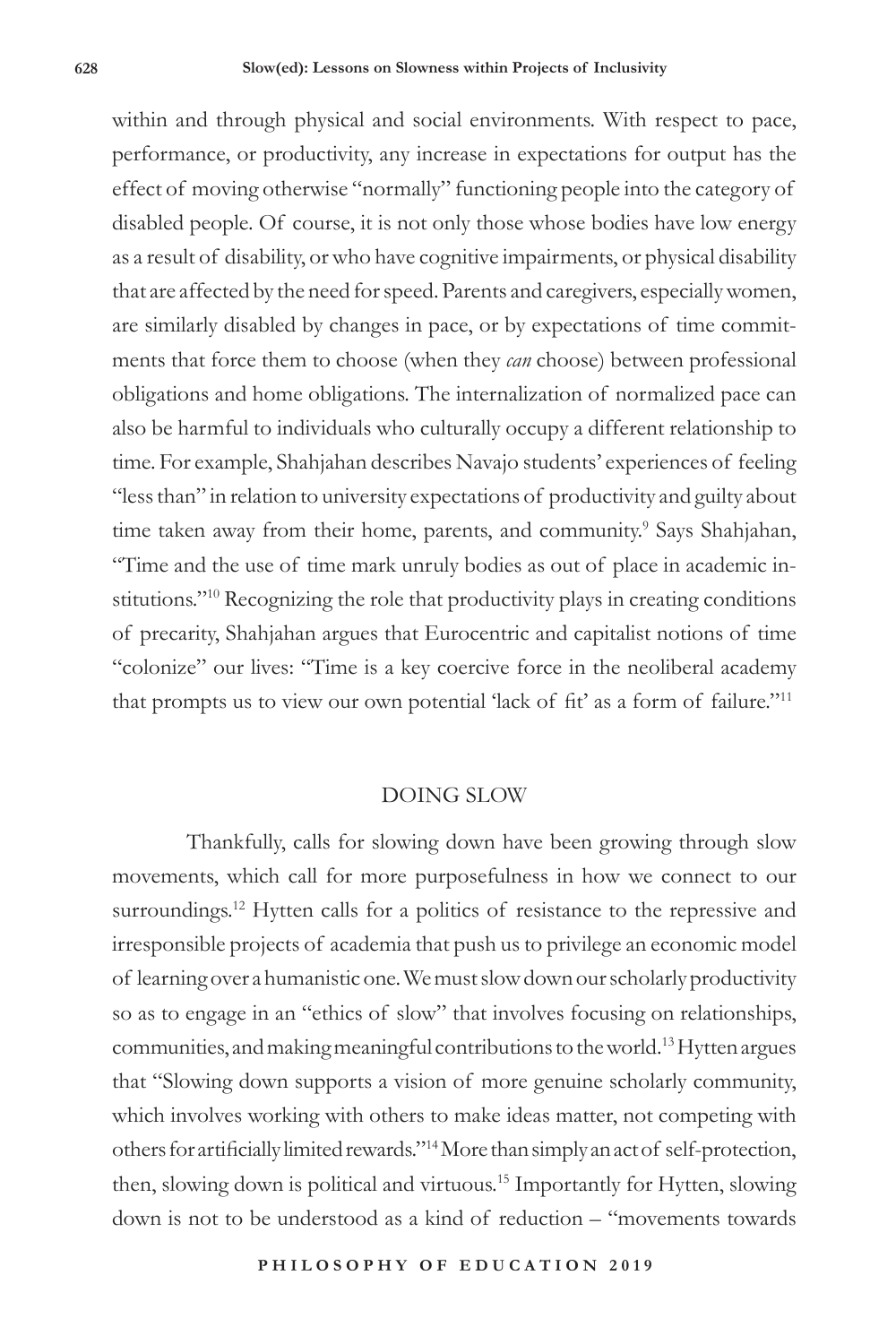#### **Ashley Taylor 629**

slow are not necessarily about doing less, or about being lazy, or even about pace" – but rather as a way of "occupying and controlling time differently."16

Just as slowing down in our research and scholarly endeavors is important to engaging in more purposeful and rich knowledge production, it is also important for learning. Teachers regularly report feeling pressure to move quickly through prescribed lessons so as to meet content and competency standards set by the state.<sup>17</sup> Teachers yearn for, but rarely receive, more resources in the form of time – time for preparation, time for collaboration, time for experimentation, and so on. In a recent paper, Furman describes the frenetic pace of teaching life: "I know that, when I open the door, the children will burst through, and that I will not have a moment to breathe deeply or consider my thoughts until eight hours from now when the last child has left the room."18 This rushed schedule, says Furman, can "occlude the learner from the teacher" and neglect the life worlds of students.<sup>19</sup>

In response to this frenzied pace, Furman argues that we can use slowness in deliberate ways to enrich our teaching and allow for the kind of reflection that is needed in order to connect with learners. She describes "Stopping Time," a project developed by the Brookline Teachers Research Seminar that allows teachers to attend to individual students through a process of taping, listening, and discussing.<sup>20</sup> Particularly interesting is how Furman thinks about the program as affording the opportunity to attend to children's sense-making. She writes that the Stopping Time method allows teachers to pay attention to how each individual child "constructs understanding" by "honoring the sense that each individual makes and how the individual understands the world."<sup>21</sup> Stopping Time opens up what Margaret Price calls a "kairotic space,"<sup>22</sup> creating opportunities for knowledge production outside of the linear force of time that pushes reflectiveness into oblivion.

Occupying time *differently*, however, may not be the same as occupying time full stop. Shahjahan is similarly interested in slowing down as a way of resisting the disconnections produced by discourses and projects of productivity in higher education. However, in contrast to Hytten, Shahjahan calls directly on doing less, being idle, and "being lazy" as ways to *re*-occupy time by pushing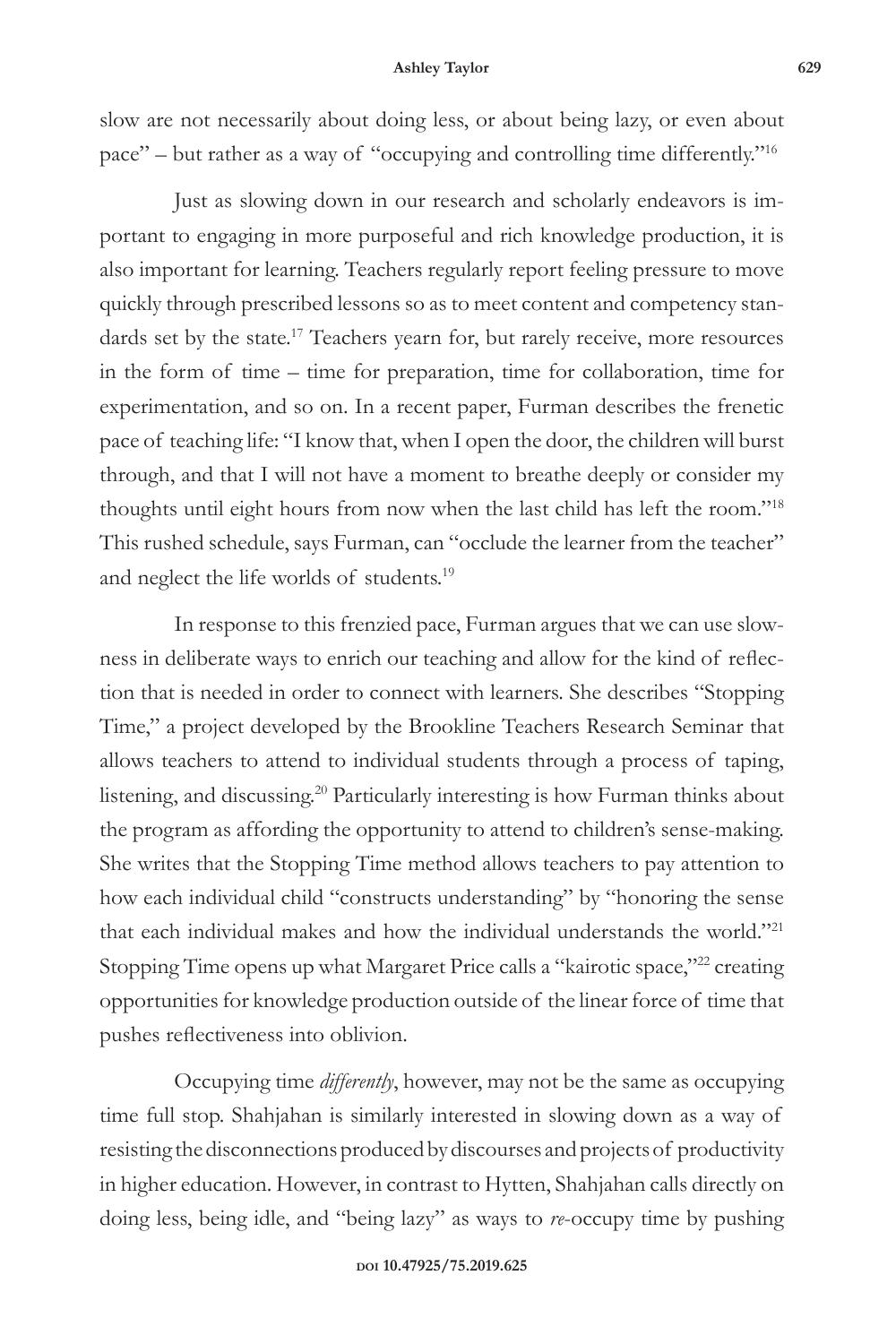back on the colonization of/by time: "By 'being lazy' I am referring here to being at peace with 'not doing' or 'not being productive,' living in the present, and deprivileging the *need for a result* with the passage of time."23 Whether it is centering silence, listening, mindfulness, prayer, or relationship-building outside of content learning, the act of slowing down re-centers the body and the relationship between the body and mind.<sup>24</sup> Slowing down "is about inviting abundance thinking in the present and focus[ing] on our bodies now for [their] intrinsic value as a knowledge producer."25 It is important to note that the use of "being lazy" is intentionally provocative here, as Shahjahan is calling attention to the colonial and racist connotations of the term, where laziness is attributed to black and brown bodies because of their resistance to colonial projects or simply because their embodiment is regarded as lesser. This framework elevates the possibility of being idle in the classroom to the level of acceptable, even transformative.

Gauging the extent to which Shahjahan and Hytten are in disagreement about the meaning of slowness and its relationship to productivity is difficult. Both emphasize the need for connectivity and deeper thinking. Both recognize the constraints, damage, and danger of the drive for production at the expense of richer engagements with learning and knowing. Where they seem to be in tension is over the role of idleness in slowing down. Where Shahjahan explicitly calls on us to embrace moments of non-productivity, Hytten seems to push back against the association of slowness with idleness. Says Hytten, "Philosophical thinking requires us to slow down. Slowing down is good for us as individuals, colleagues, and knowledge producers. *Slow does not mean idle,*  rather it provides a space for meaningfulness and genuine inquiry."<sup>26</sup> Of course, this tension may consist in the meaning that is made of being idle. Is idleness in Shahjahan's sense unproductive? Or, does it gesture towards a more elusive meaning of productivity?

### BEING "SLOW"

Slowness is mapped onto people whose modes of learning fall outside

#### **P H I L O S O P H Y O F E D U C A T I O N 2 0 1 9**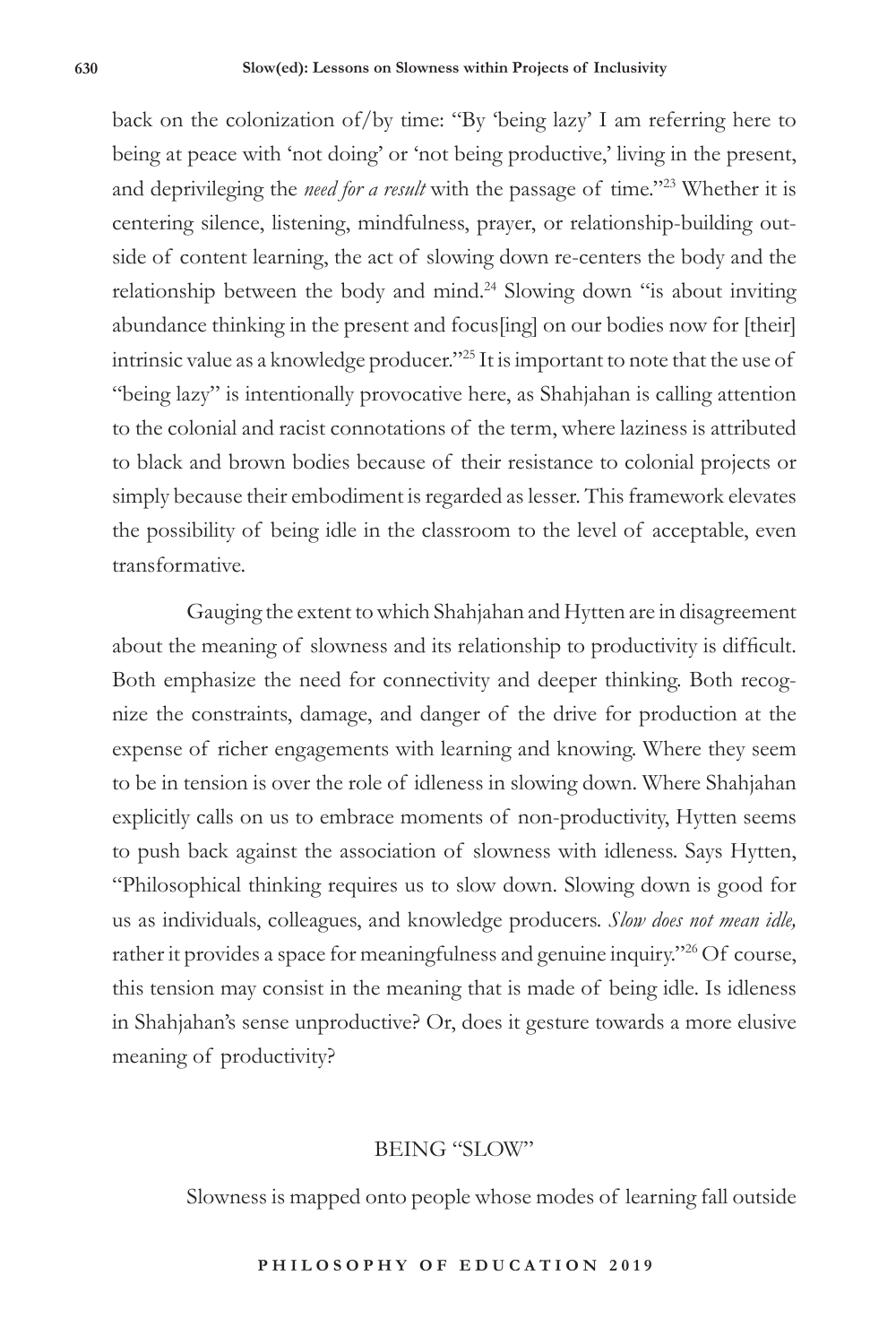of an expected pace in schooling. As the story of Cookie in Jonathon Mooney's *The Short Bus* illustrates, such attributions can work to safeguard normalcy and ease anxiety about difference. Mooney writes that Cookie, an artist, "was never able to fit in or conform to our culture's cognitive norms."27 In Cookie's experience, the label of slow operated discursively, positioning Cookie as outside of expected norms of cognitive speed and capacity, or what Julie Cosenza calls "able-bodied intelligence."28 This "ability to think quickly, process, and verbally respond"<sup>29</sup> appears to inhere in those who exercise quick thinking. Indeed, we are more culturally ready to read intelligence onto quick thinking people than to recognize it in slow thinking people.

Paradoxically, though, able-bodied intelligence bears only a tenuous relationship to quickness, and quickness on its own does not earn one entry into that status. Not all students who are labeled with disabilities of the mind – cognition, processing speed, executive functioning, attention, and so on – are rendered as slow. Some students are regarded as outside of able-mindedness because they are seen as too fast in their modes of learning. Jay, a student profiled by Kathleen Collins, is an example.30 Jay's behavior in the classroom exceeds what is considered tolerable levels of energy, movement, or noise; he is loud, speaks out of turn, moves about, shouts out answers, and doesn't follow directions. It isn't being *slow* that disrupts Jay's learning; rather, he's not slow enough. Even while Jay's comportment enables his own understanding of the material, it also hinders his ability to demonstrate the kind of attentiveness required to position him as a valued member of the learning community. In the instances that Collins describes, Jay does not conform to the expected norms of careful inquiry in the classroom, which seem to require a slower speed than Jay can tolerate. Thus, able-bodied intelligence isn't ascribed to all those who demonstrate quicker thinking, just as one's being attentive isn't always demonstrated through norms of good behavior. Beyond their shared intellectual and artistic talents, what the too-fast Jay and the too-slow Cookie have in common is that their pace is seen as unproductive and counter to pedagogical projects.

In their more colloquial usages, slowness and idleness can easily be associated with boredom and lack of challenge – in short, with non-rigor-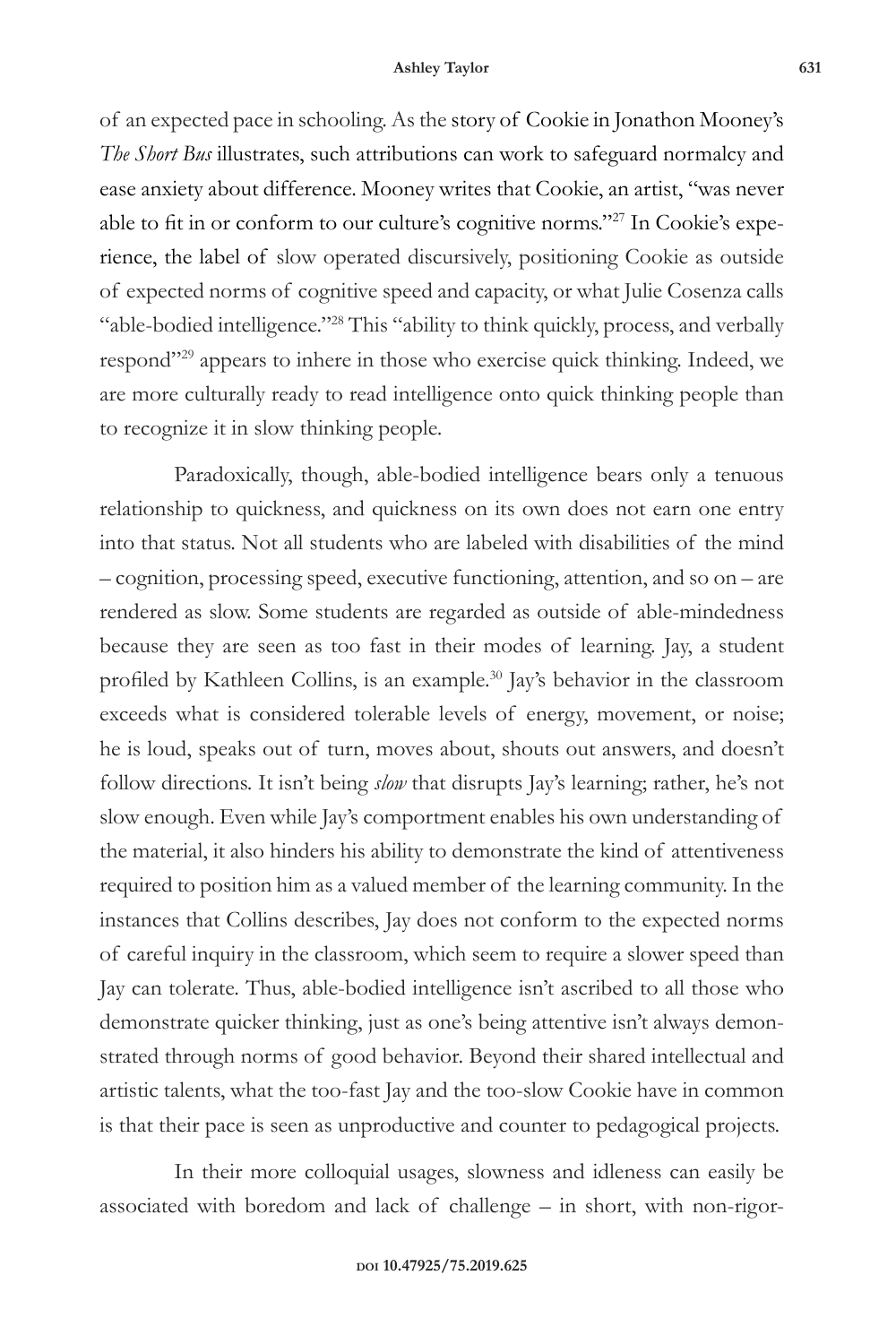ous education. Indeed, one of the common fears voiced about mixed ability classrooms is that they will invite an undesirable idleness into the classroom as more intellectually advanced students are forced to wait for their less advanced counterparts to catch up. In particular, the perception is that including students with disabilities in general education involves reducing the challenge of learning by "dumbing"<sup>31</sup> down expectations regarding content or pace.<sup>32</sup> Of course, this perception misunderstands both the meaning and goal of substantive inclusion, which involves not simply placing kids with disabilities in regular classrooms, but rather transforming the way all children are taught. That is, to ensure that all students have access to high quality instruction, inclusive practice begins with the assumption of differences in learning speed and forms of engagement and builds in practices that cultivate learning in the context of presumed difference.<sup>33</sup> In fact, the practice of differentiation, which is central to inclusive pedagogy, could be understood as a way to ward off idleness as it focuses on developing instruction that "maximizes each students' opportunity for academic growth."34

In my own teaching practice, however, I have found that the energy I put into differentiating instruction is often backed by a kind of panic about the need to ensure productivity and avoid idleness in my students. This anxiety about idleness is especially pronounced in an inclusive higher education course that I teach at my university. Students from a local post-secondary program for students labeled with intellectual disabilities join non-labeled students<sup>35</sup> for a half semester of coursework. Together, students learn about the disability rights and self-advocacy movements, engage in questioning meanings surrounding adulthood and intelligence, and complete social action projects intended to address a community problem. Among the many ethical and epistemological questions this course raises are the types of learning that students are engaged in and whether and how their engagement with course materials reflects rather than shifts normalcy. Against the backdrop of an institutional environment that both explicitly and implicitly validates fast-paced and didactic models of academic rigor, this pedagogical project seems both immensely important, and enormously precarious.

The promises and tensions surrounding the meanings of slowness as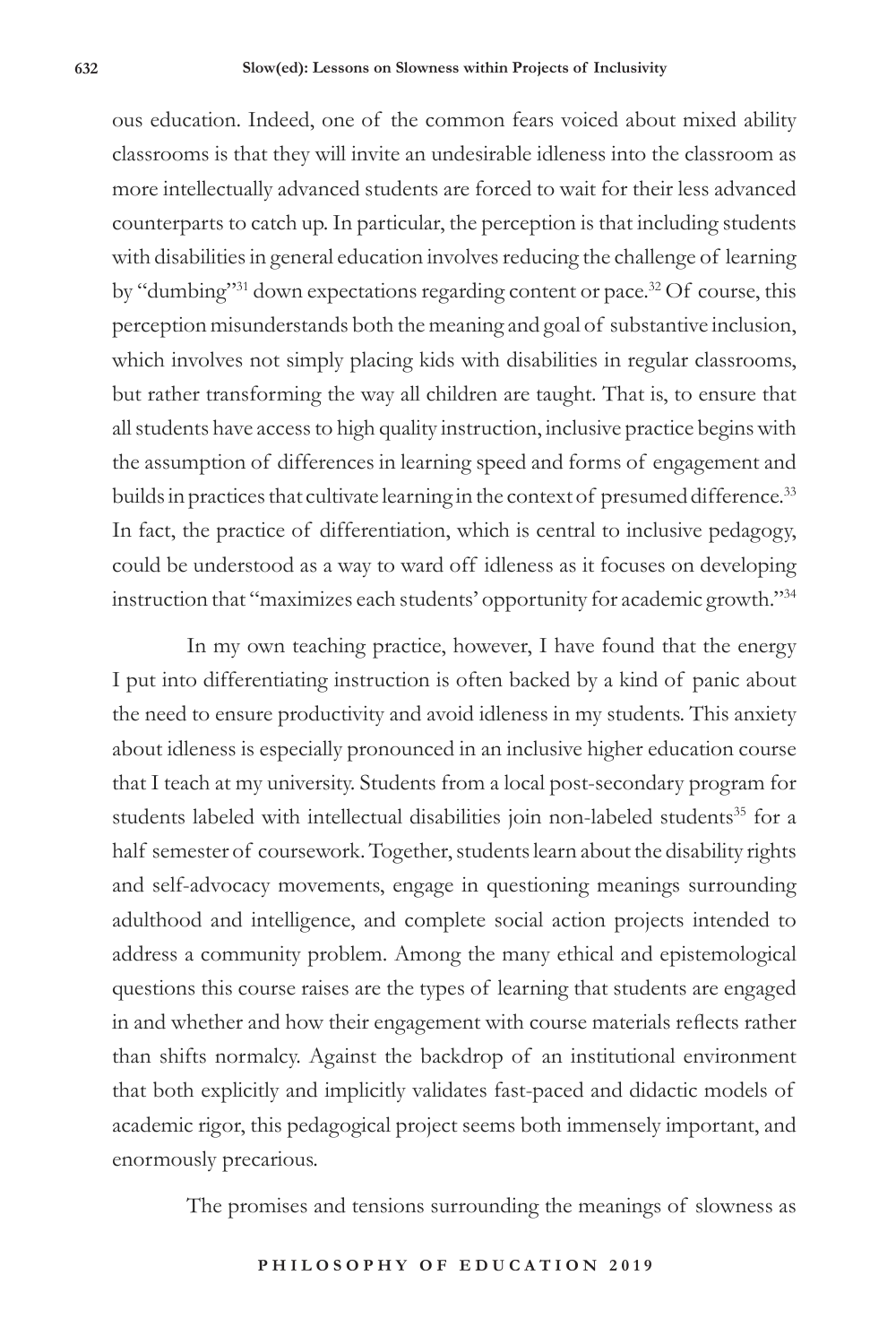#### **Ashley Taylor 633**

deliberate or non-deliberate, as a mechanism for sense-making, and as a challenge to able-bodied/minded normalcy are very apparent through an examination of my pedagogical journal entries. Many of these entries display anxiety about productivity and pace throughout the course. Indeed, my own abiding discomfort with the often-slow pace of the class and with students' participation was striking. I spent considerable time in my journals worrying about whether an activity was too easy: "Is it rigorous?? Are they bored? Do they think it's basic??" Such concerns were prominent even when I simultaneously recorded that an activity went very well, or that all students were engaged, or that students from both programs expressed that the activity was "hard." This anxiety was so prevalent that one non-labeled student gently asked me to give them more time to think and contemplate during class discussions.

Thus, despite my own desire to see this class as transformative, I found myself expecting and then disciplining students to perform in ways that more closely resembled a traditional university pace and form of engagement. For example, I worried extensively about how students – labeled and non-labeled – were "pulling their weight" in project work and based a lot of my conclusions about participation on behavior that resembled what I know to be normalized modes of engagement, such as eye contact, verbal communication, and linear thinking. Of course, concerns about equity in classroom engagement are important, but an unevaluated adherence to traditional or normalized metrics in measuring such engagement is troubling.

While my anxiety about pace and difficulty was pervasive, it was also clear that the structure of the class lent itself well to the kind of purposeful slowing down that Hytten and Furman describe. During a class discussion about barriers to learning, one non-labeled student made an insightful connection between our readings and the role of capitalism in creating disabling meanings about productivity. She used the term "capitalist productivity" in doing so. I wrote about this moment in my journal:

> I used the opportunity to make a point about accessibility/to differentiate by asking [the student] to explain it for others who might not fully understand capitalism or its link to the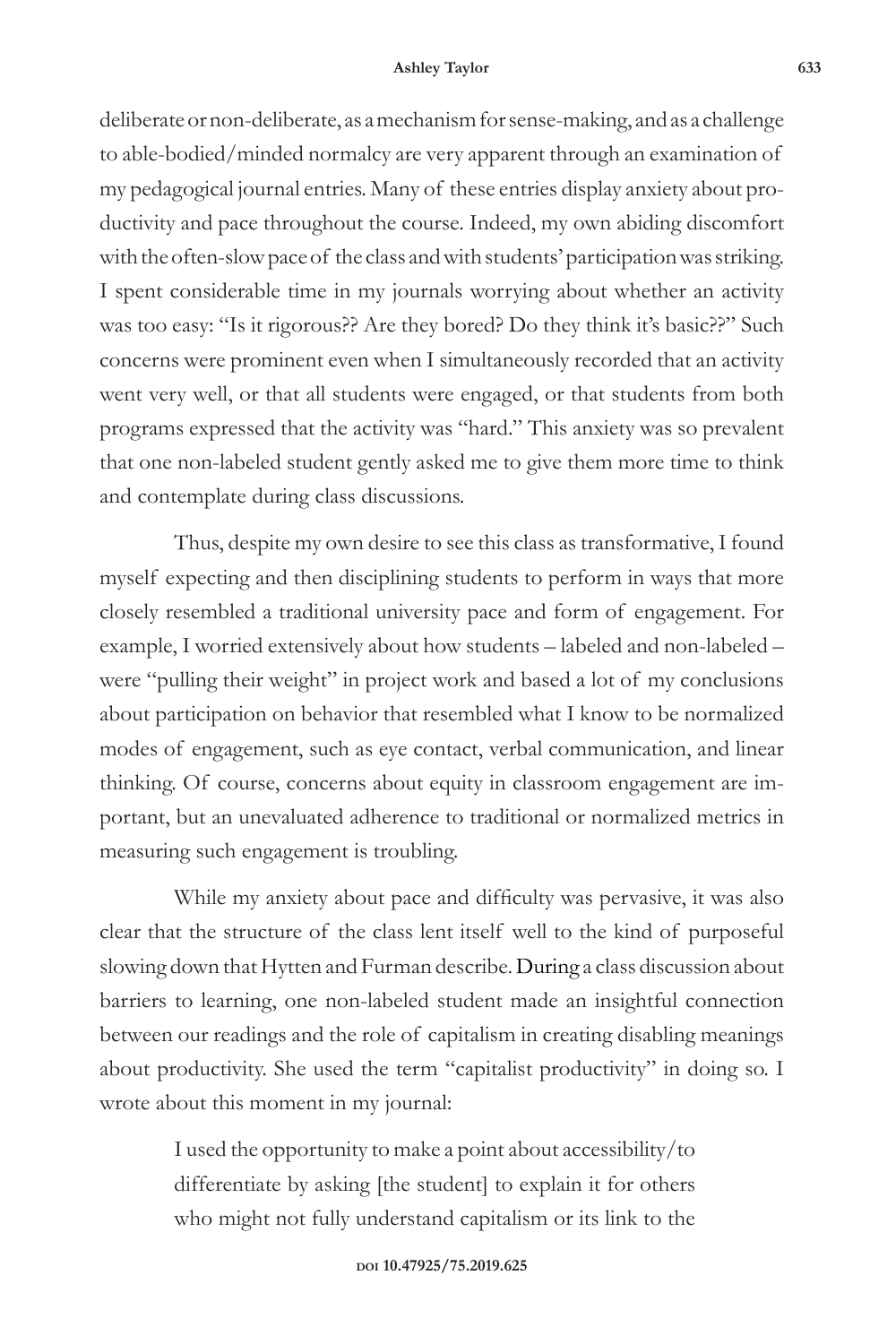notion of productivity. She said, "I guess it's like we're all obsessed with money." This made me think – about not only how to ensure that the meaning behind a concept is retained in making it accessible, but also realizing that students often throw around big academic words without totally knowing how to define/explain them [as was the case here]. It's a good exercise [to unpack them].

Making language accessible, ensuring that one understands terms used, and that those terms are understood by others, is an important component of deep learning for all students. Indeed, stopping to define and elaborate upon the meanings of concepts and ideas, which need not involve reducing their richness and complexity, encourages better communication and collaboration in making sense of our social world.

The potential of slowing down for enabling sense-making was also clear on a number of occasions when non-labeled students were forced to halt their usual ways of completing projects – typically through learned efficiency – so as to attend to the ways that they were excluding labeled students. Sometimes this meant confronting their occlusion of those students' competencies, namely their ability to carry out and follow through on projects, albeit with support. When the need for support was recognized, students could then think together about how to scaffold participation so that everyone formed a part of the planning process. This was often slow, awkward, and anxiety-provoking for all participants. And yet, even as the outcomes were imperfect, the process of engagement yielded new ways of making sense of one another. As one non-labeled student put it in her own reflection paper:

> Looking back on my frustrations, it's easy to see how caught up I became in my own Time – meaning that I expected this project to adhere to the deadlines I set for myself in my other work at [this university]. I formulate a plan for my work around project deadlines, and any unexpected changes or obstacles easily frustrate me … [But] there were many other ways to complete [my peer's] part of the project that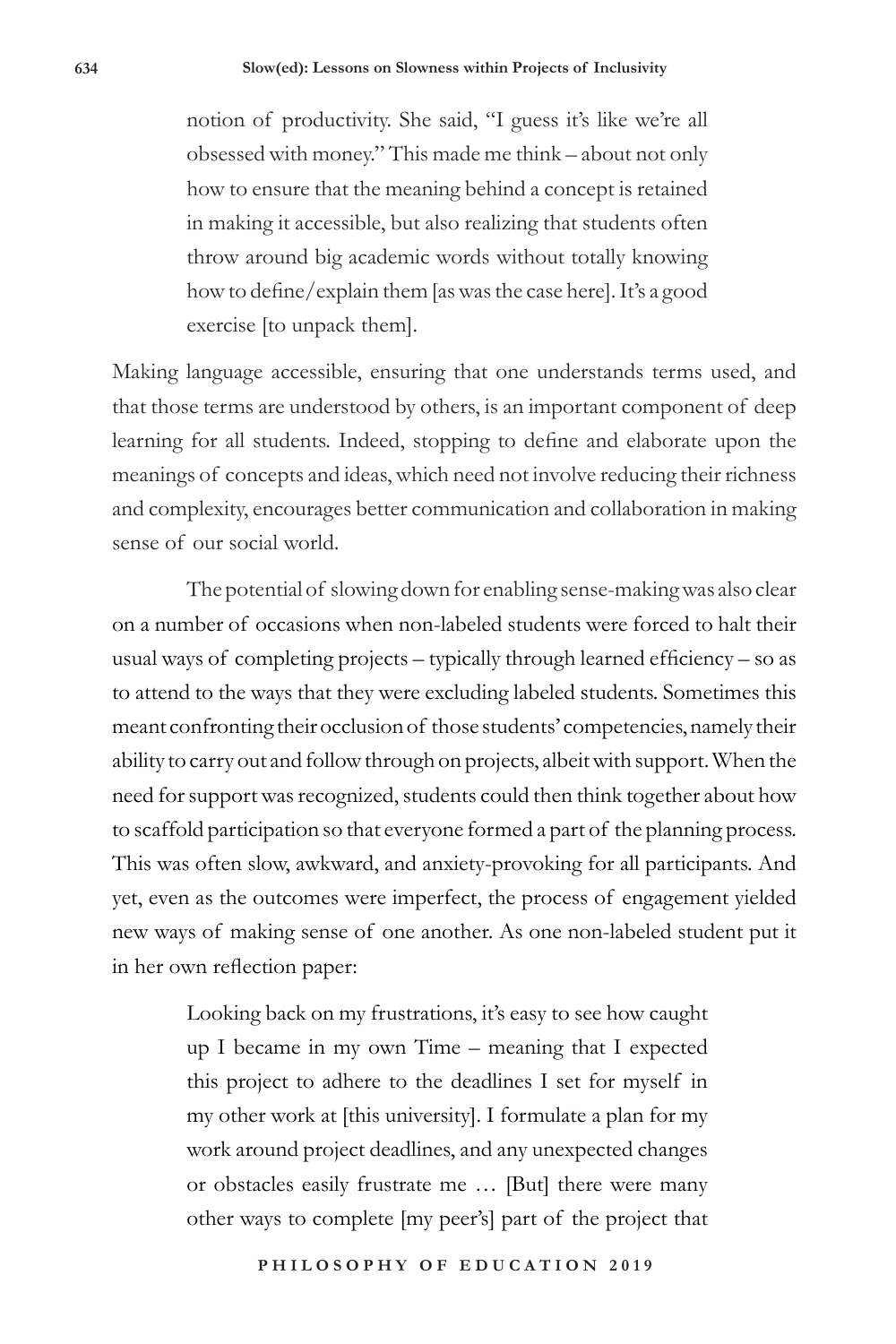did not make her feel uncomfortable. Taking a step back from deadlines and my own work ethic helped me to realize that there were many other ways to finish the project that were more beneficial than frustration.

Thus, while my anxiety persisted throughout the course, my observations and student testimony challenged me to think in complex ways about what productivity looks like in the recognized presence of bodyminds<sup>36</sup> whose physical or cognitive comportment appears "out of time."37

## SLOW(ED) PEDAGOGY

The lessons on slowness from this course leave me with more questions than answers. I'm slow(ed) by them. My impulse to see moments of being slow as unproductive, even pedagogically negligent, was strong, but so was my "torpification," to use Ann Diller's apt term. $38$  Mid-way through the course I wrote the following in my journal:

> the pace of class is very different, and that there's a lot of times where we go off topic – today was an example! I'm struggling with how to navigate this … I'm trying to create a learning environment in which there is engagement across differences of ability. Engagement doesn't always look pretty or pristine, or happen in ways that fit with a paradigm of learning that we see in other classes (in *my* classes). But the things that I've learned from people with disabilities over the years hasn't been so linear in its delivery … There's been a lot of navigating differences in verbal ability and in modes of engagement using verbal language, and in how I read behavior and what behavior indicates about what a person thinks or feels (and also how it *doesn't* always indicate what a person is thinking or feeling). There's a lot of starts and stops …

Outlier bodyminds overflow and disrupt linear time, one of the many reasons that they are often pushed out or otherwise excluded from educational institu-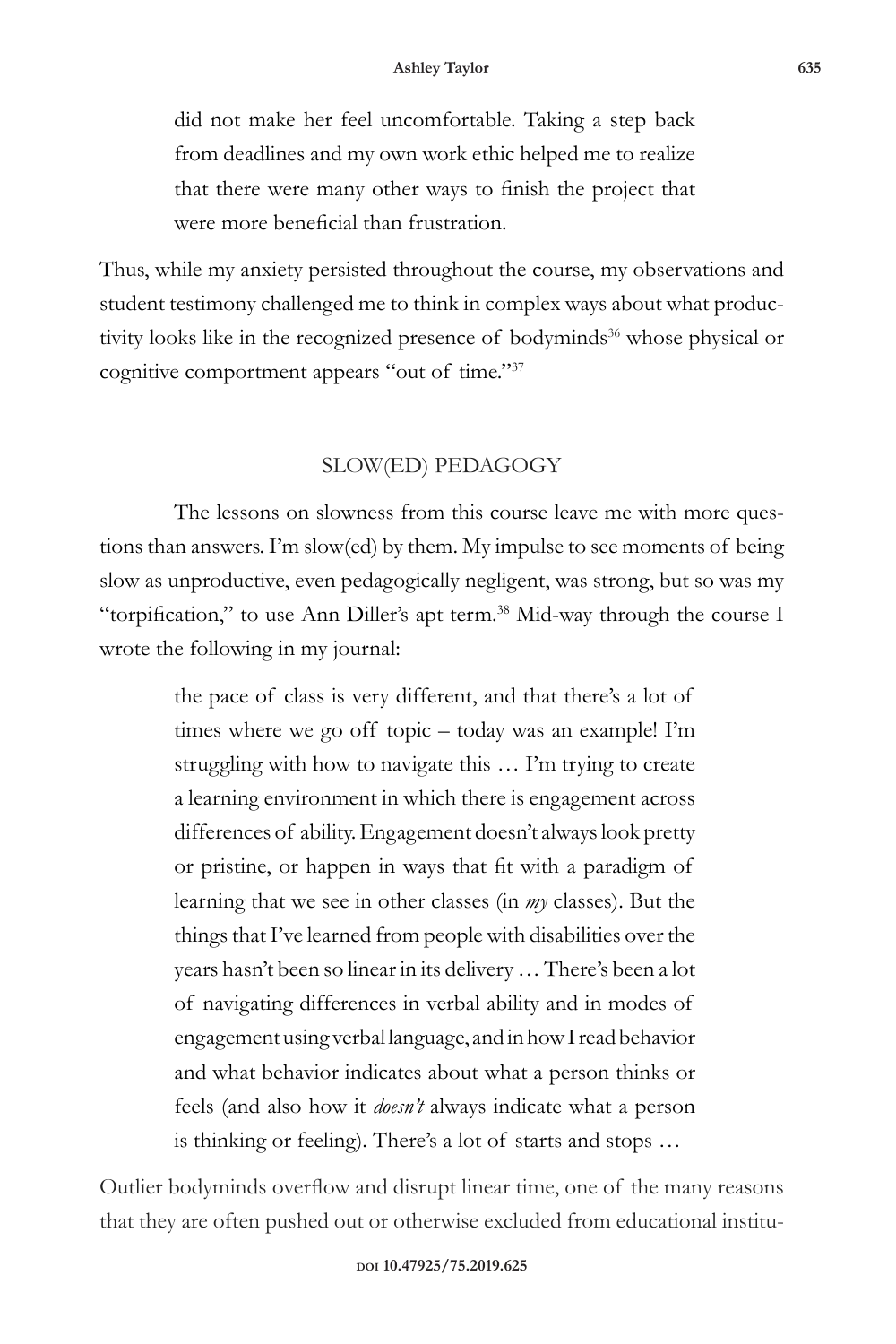tions. In disability communities, by contrast, halting, meandering conversations – punctuated by deeply personal comments or requests, a spirit of inquiry, of conflict, of collaboration, or whatever other (ir)regularities emerge in community life – can be embraced rather than dreaded. Of course, this contrasts so greatly with the normalizing forces of higher education that squeeze and force out the quirks.

Disability theorists have described these temporal divergences as "crip time," meant as both a description of difference and a politicized antidote to the frenzied pace of the social world that disables bodies and minds that are marked as out of sync. Kafer writes, "The flexibility of crip time [is] not only an accommodation to those who need 'more' time but also, and perhaps especially, a challenge to normative and normalizing expectations of pace and scheduling."39 Crip time restructures an understanding of pace, speed, production, participation, effort, energy, and so on as outside of the dominance of normalcy. It is at once recognition *and* reclamation of slowness: it recognizes that *being* slow is an embodied reality for some people, but also reclaims the meaning of slowness as an intentional relationship to action in the world.

In practical terms, a slow(ed) pedagogy is difficult to enact, not least because an evaluation of learning must take place outside of our ready heuristics for measuring productive learning: quick-thinking, deliberately verbal and mobile bodies and minds. Its starts and stops provoke deep anxiety in light of existing meanings about productivity and engagement, even those that tend towards filling time more intentionally and mindfully. However, as we aspire towards slowing down – doing slow – in order to engage in more meaningful inquiry, it's important to grapple with the relationship between slow and idle, slow and unproductive. What happens when classroom moments that appear to exemplify able-bodied/minded idleness are in fact spaces of meaningfulness, or generative learning? How do we recognize them amidst the anxiety around being slow? I'm working, slowly, to answer these questions.

<sup>1</sup> Kathy Hytten, "Ethical Scholarship and Information Overload: On the Virtue of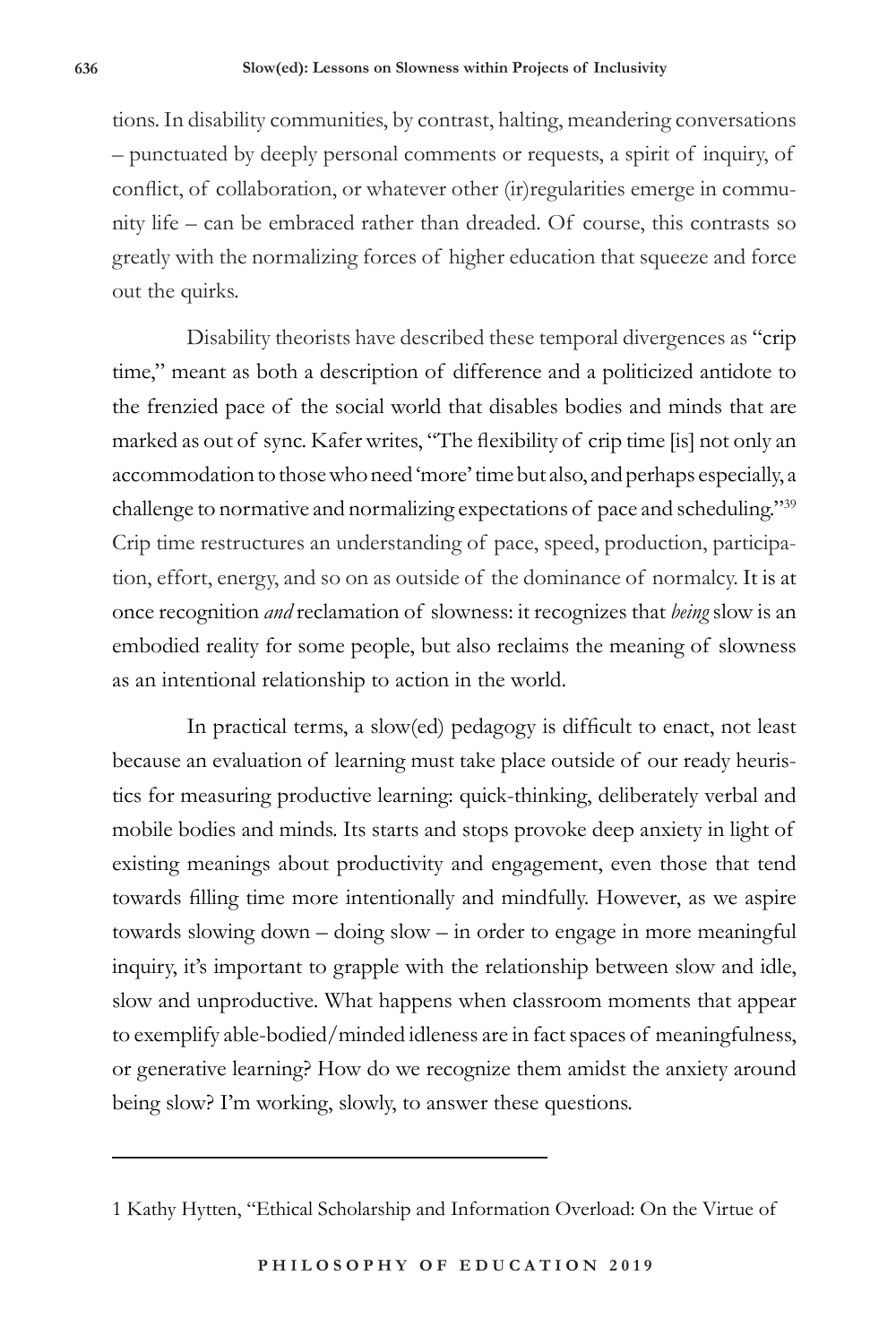Slowing Down," *Philosophy of Education 2017*, ed. Ann Chinnery (Urbana, IL: Philosophy of Education Society, 2019), 2.

2 Hytten, "Ethical Scholarship," 6

3 Susan Wendell, *The Rejected Body* (New York: Routledge, 1996).

4 Wendell, *The Rejected Body*, 37.

5 Wendell, *The Rejected Body*, 38.

6 Riyad A. Shahjahan, "Being 'Lazy' and Slowing Down: Toward Decolonizing Time, Our Body, and Pedagogy," *Educational Philosophy and Theory* 47, no. 5 (2015), 494.

7 Wendell, *The Rejected Body*. See also Stacy Clifford Simplican, *The Capacity Contract:* 

*Intellectual Disability and the Question of Citizenship* (Minneapolis: University of Minnesota Press, 2015).

8 Jasbir K. Puar, "Prognosis Time: Towards a Geopolitics of Affect, Debility, and Capacity," *Women & Performance* 19, no. 2 (2009), 168.

9 Shahjahan, "Being 'Lazy'," 492 (citing Brandt).

10 Ibid.

11 Ibid., 489; 491.

12 Hytten, "Ethical Scholarship," 10.

13 Ibid., 2.

14 Ibid., 9.

15 Ibid., 11.

16 Ibid., 10.

17 Doris A. Santoro, *Demoralized: Why Teachers Leave the Profession They Love and How They Can Stay* (Cambridge: Harvard Education Press, 2018).

18 Cara Furman, "*Stopping Time* to Attend to Care of the Teaching Self," *Philosophy of Education 2018*, ed. Megan Laverty (Urbana, IL: Philosophy of Education Society, 2019), 5.

19 Ibid.

20 Ibid., 9.

21 Ibid.

22 Margaret Price, *Mad at School: Rhetorics of Mental Disability and Academic Life* (Ann Arbor: University of Michigan Press, 2011), 60.

23 Shahjahan, "Being 'Lazy'," 489.

24 Ibid., 495-6.

25 Ibid., 498.

26 Hytten, "Ethical Scholarship," 13 (my emphasis)

27 Jonathan Mooney, *The Short Bus: A Journey Beyond Normal* (New York: Henry Holt and Company, 2007), 151.

28 Julie Cosenza, "SLOW: Crip Thoery, Dyslexia, and the Borderlands of Disability and Ablebodiedness," *Liminalities* 6, no. 2 (2010), 5.

29 Cozenza, "SLOW," 5.

30 Kathleen M. Collins, *Ability Profiling and School Failure: One Child's Struggle to be Seen as Competent* (New York: Routledge, 2013).

31 Note this colloquial expression itself employs ableist terminology.

32 Mara Sapon-Shevin, "Ability Differences in the Classroom: Teaching and Learning in Inclusive Classrooms," in *Common Bonds: Anti-Bias Teaching in a Diverse Society*